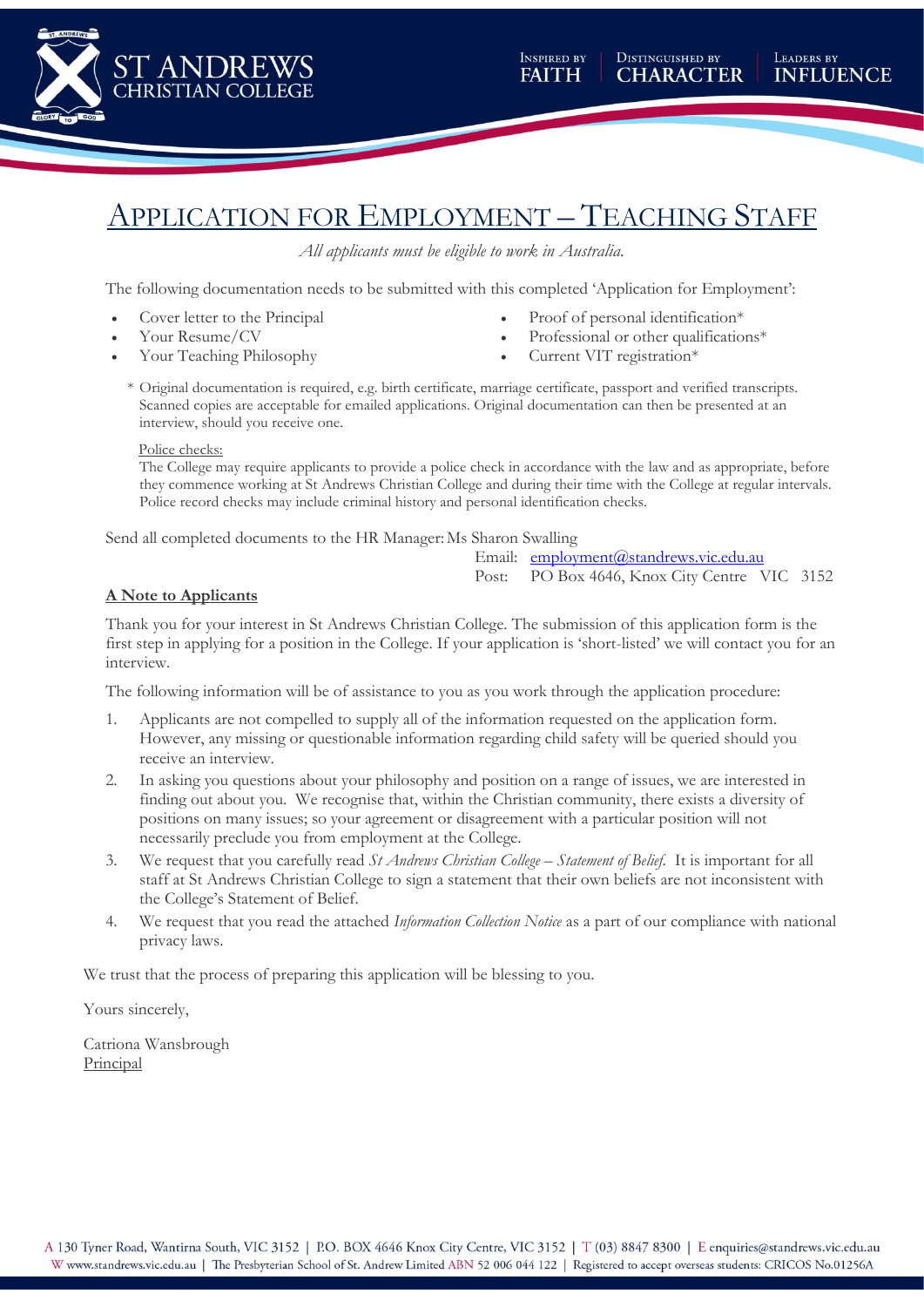





**ALL APPLICANTS MUST BE ELIGIBLE TO WORK IN AUSTRALIA**

**Name: \_\_\_\_\_\_\_\_\_\_\_\_\_\_\_\_\_\_\_\_\_\_\_\_\_\_\_\_\_\_\_\_\_\_\_\_\_\_\_\_\_\_\_\_\_\_\_\_\_\_\_\_\_\_\_\_\_**

*Please insert a recent photo of yourself here*

**Position you are applying for**: \_\_\_\_\_\_\_\_\_\_\_\_\_\_\_\_\_\_\_\_\_\_\_\_\_\_\_\_\_\_\_\_\_\_\_\_

**Date of Application:** \_\_\_\_\_\_\_\_\_\_\_\_\_\_\_\_\_\_\_\_\_\_\_\_\_\_\_\_\_\_\_\_\_\_\_\_\_\_\_\_\_\_\_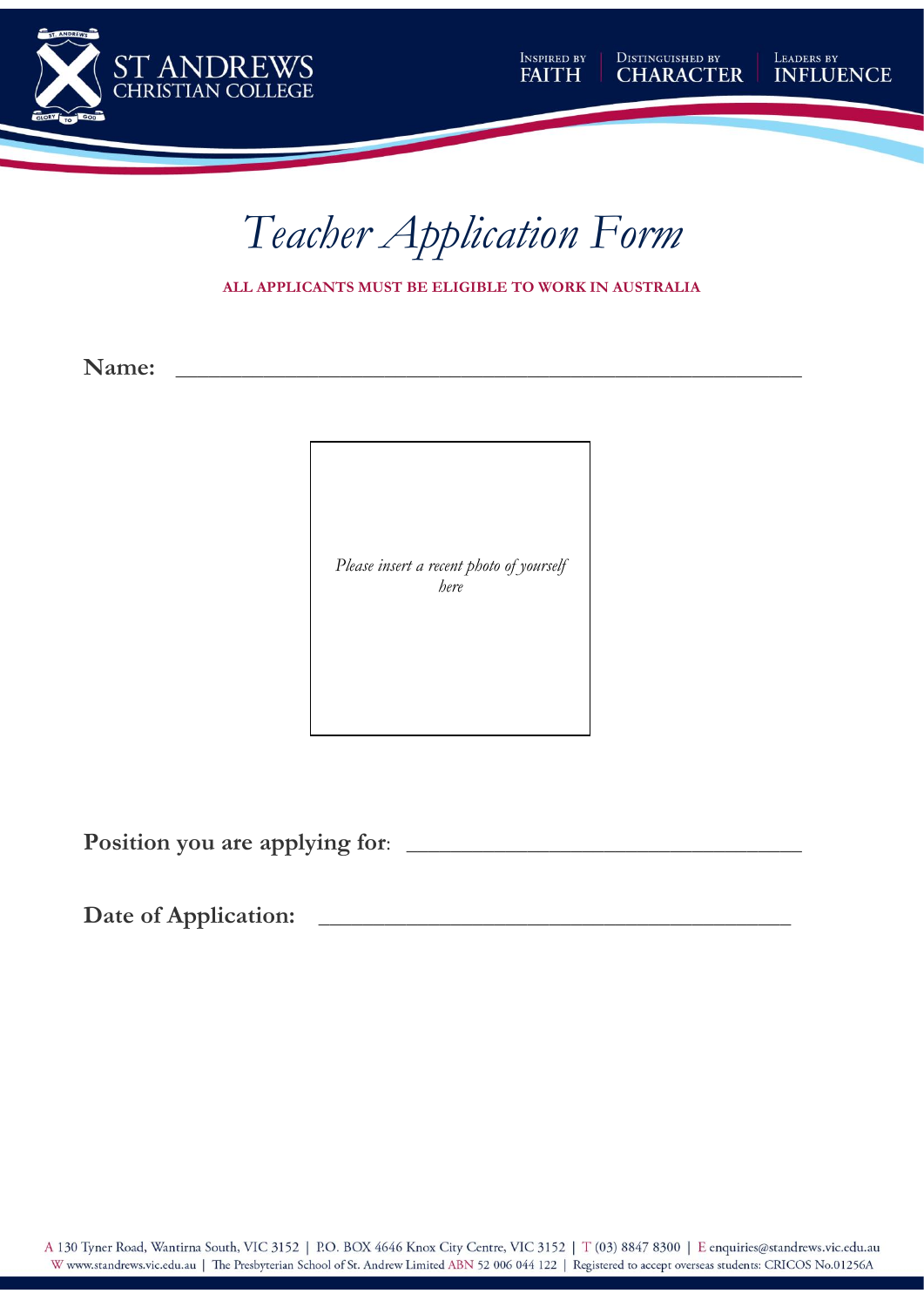#### **PERSONAL INFORMATION**

| <b>YOUR TEACHER REGISTRATION</b>                                                  |  |  |  |  |  |  |
|-----------------------------------------------------------------------------------|--|--|--|--|--|--|
| Victorian Institute of Teachers Registration number: ____________________________ |  |  |  |  |  |  |
|                                                                                   |  |  |  |  |  |  |

#### **HEALTH**

**Do you have any disabilities, significant health problems or allergies? If so please describe them:**

\_\_\_\_\_\_\_\_\_\_\_\_\_\_\_\_\_\_\_\_\_\_\_\_\_\_\_\_\_\_\_\_\_\_\_\_\_\_\_\_\_\_\_\_\_\_\_\_\_\_\_\_\_\_\_\_\_\_\_\_\_\_\_\_\_\_\_\_\_\_\_\_\_\_\_\_\_\_\_\_

 $\_$  , and the set of the set of the set of the set of the set of the set of the set of the set of the set of the set of the set of the set of the set of the set of the set of the set of the set of the set of the set of th

 $\_$  , and the set of the set of the set of the set of the set of the set of the set of the set of the set of the set of the set of the set of the set of the set of the set of the set of the set of the set of the set of th

 $\_$  , and the set of the set of the set of the set of the set of the set of the set of the set of the set of the set of the set of the set of the set of the set of the set of the set of the set of the set of the set of th

 $\_$  , and the set of the set of the set of the set of the set of the set of the set of the set of the set of the set of the set of the set of the set of the set of the set of the set of the set of the set of the set of th

 $\_$  , and the set of the set of the set of the set of the set of the set of the set of the set of the set of the set of the set of the set of the set of the set of the set of the set of the set of the set of the set of th

#### **CHRISTIAN BACKGROUND**

**Please write a brief summary of your Christian testimony and experience:** 

#### **CHURCH DETAILS**

Are you an active member of a local church?

**If so which church? \_\_\_\_\_\_\_\_\_\_\_\_\_\_\_\_\_\_\_\_\_\_\_\_\_\_\_\_\_\_\_\_\_\_\_\_\_\_\_\_\_\_\_\_\_\_\_\_\_\_\_\_\_\_\_\_\_\_\_\_\_\_**

**Your Minister's name & contact details: \_\_\_\_\_\_\_\_\_\_\_\_\_\_\_\_\_\_\_\_\_\_\_\_\_\_\_\_\_\_\_\_\_\_\_\_\_\_\_\_\_\_\_\_\_**

**Do you have any responsibilities in your church? If so please describe your responsibilities.**

 $\_$  , and the set of the set of the set of the set of the set of the set of the set of the set of the set of the set of the set of the set of the set of the set of the set of the set of the set of the set of the set of th

 $\_$  , and the set of the set of the set of the set of the set of the set of the set of the set of the set of the set of the set of the set of the set of the set of the set of the set of the set of the set of the set of th

**\_\_\_\_\_\_\_\_\_\_\_\_\_\_\_\_\_\_\_\_\_\_\_\_\_\_\_\_\_\_\_\_\_\_\_\_\_\_\_\_\_\_\_\_\_\_\_\_\_\_\_\_\_\_\_\_\_\_\_\_\_\_\_\_\_\_\_\_\_\_\_\_\_\_\_\_\_\_\_\_**

### **SUMMARY OF YOUR QUALIFICATIONS**

**List here the main relevant degrees and diplomas that you hold: More complete information must be included with your CV.**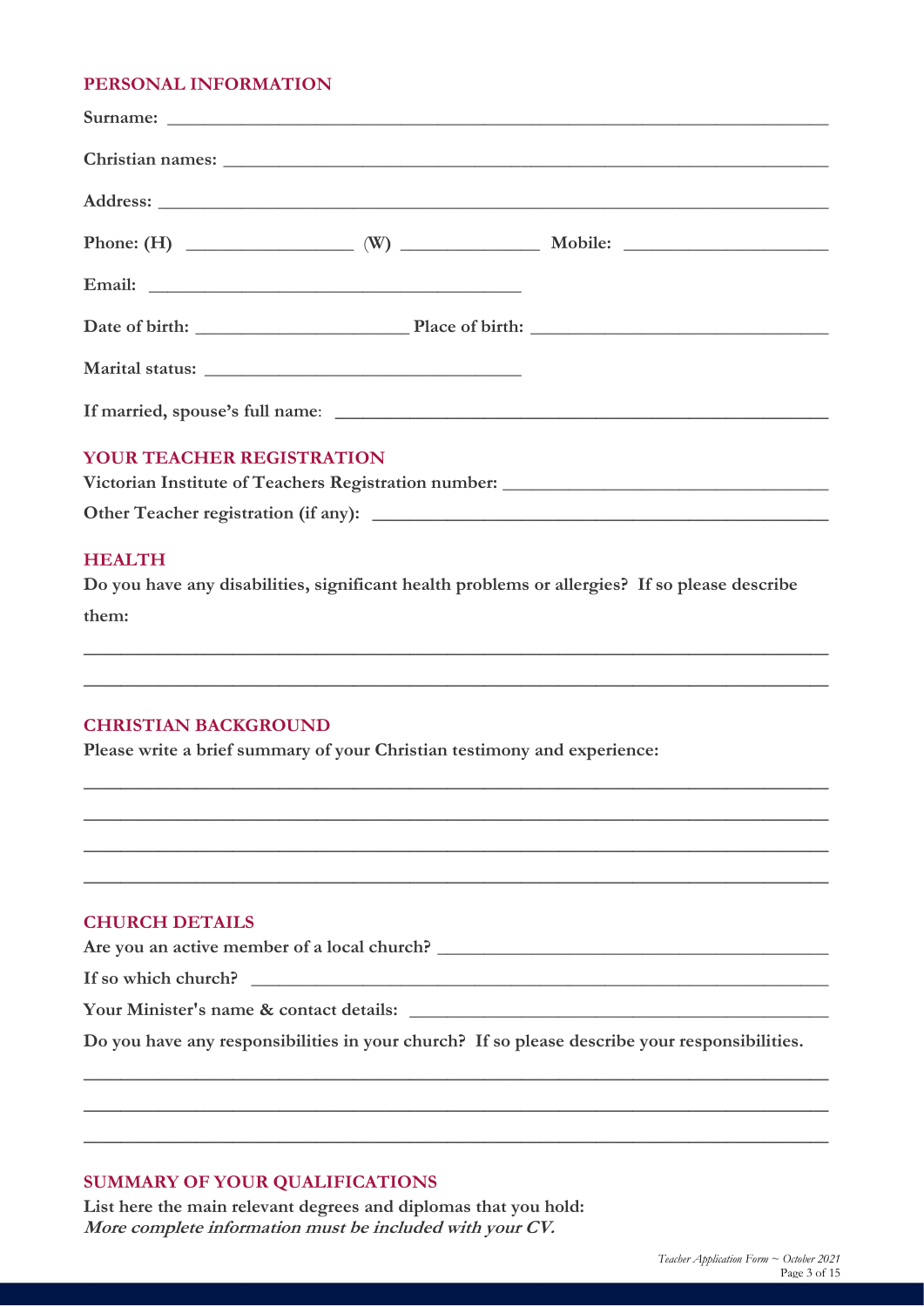Classes / subjects you are qualified to teach: \_\_\_\_\_\_\_\_\_\_\_\_\_\_\_\_\_\_\_\_\_\_\_\_\_\_\_\_\_\_\_\_\_ Other special qualifications:

Other interests which may be able to be used in College extra-curricular programs:

#### **EMPLOYMENT HISTORY**

 $1.$ List here your jobs and employers and the years of employment. Include prior positions held, and your responsibilities. More complete information must be included with your  $CV:$ 

 $2.$ Outline of your history of work involving children, especially outside of employment:

 $3.$ What were your reasons for leaving past employment? Are any reasons related to your involvement with children?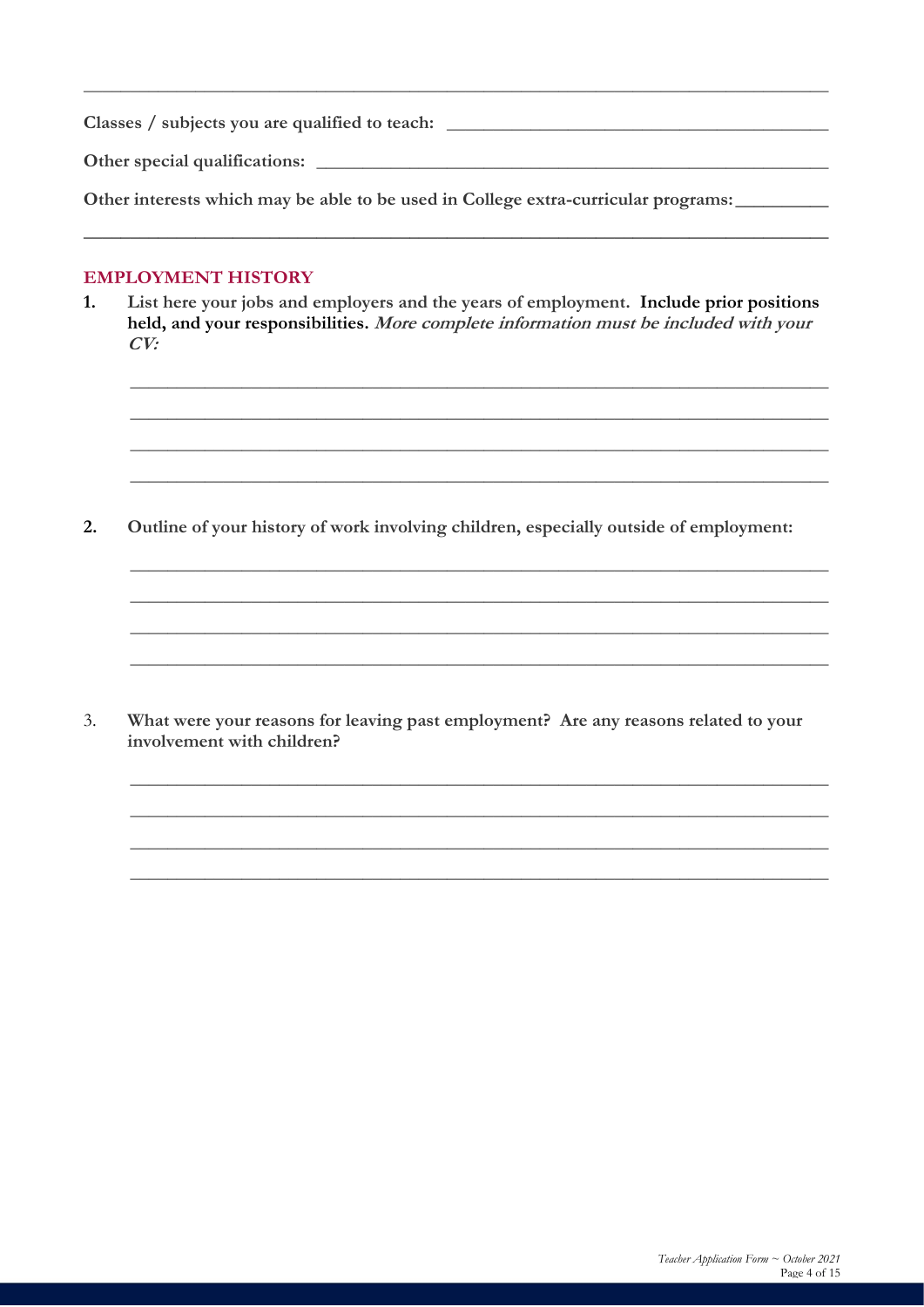#### **REFEREES**

**Please provide contact details for people whom we can contact to obtain verbal references for you. Please gain their permission to include their names here.**

**References should include those that can address your suitability for the job and working with children.**

| <b>TWO CHARACTER REFEREES:</b> |                                   |           |  |  |
|--------------------------------|-----------------------------------|-----------|--|--|
|                                | Name:                             | Position: |  |  |
|                                | <b>Telephone Contact Details:</b> |           |  |  |
|                                | Name:                             | Position: |  |  |
|                                | <b>Telephone Contact Details:</b> |           |  |  |

| <b>TWO PROFESSIONAL REFEREES:</b> |                                   |           |  |  |
|-----------------------------------|-----------------------------------|-----------|--|--|
|                                   | Name:                             | Position: |  |  |
|                                   | <b>Telephone Contact Details:</b> |           |  |  |
|                                   | <b>Name:</b>                      | Position: |  |  |
|                                   | <b>Telephone Contact Details:</b> |           |  |  |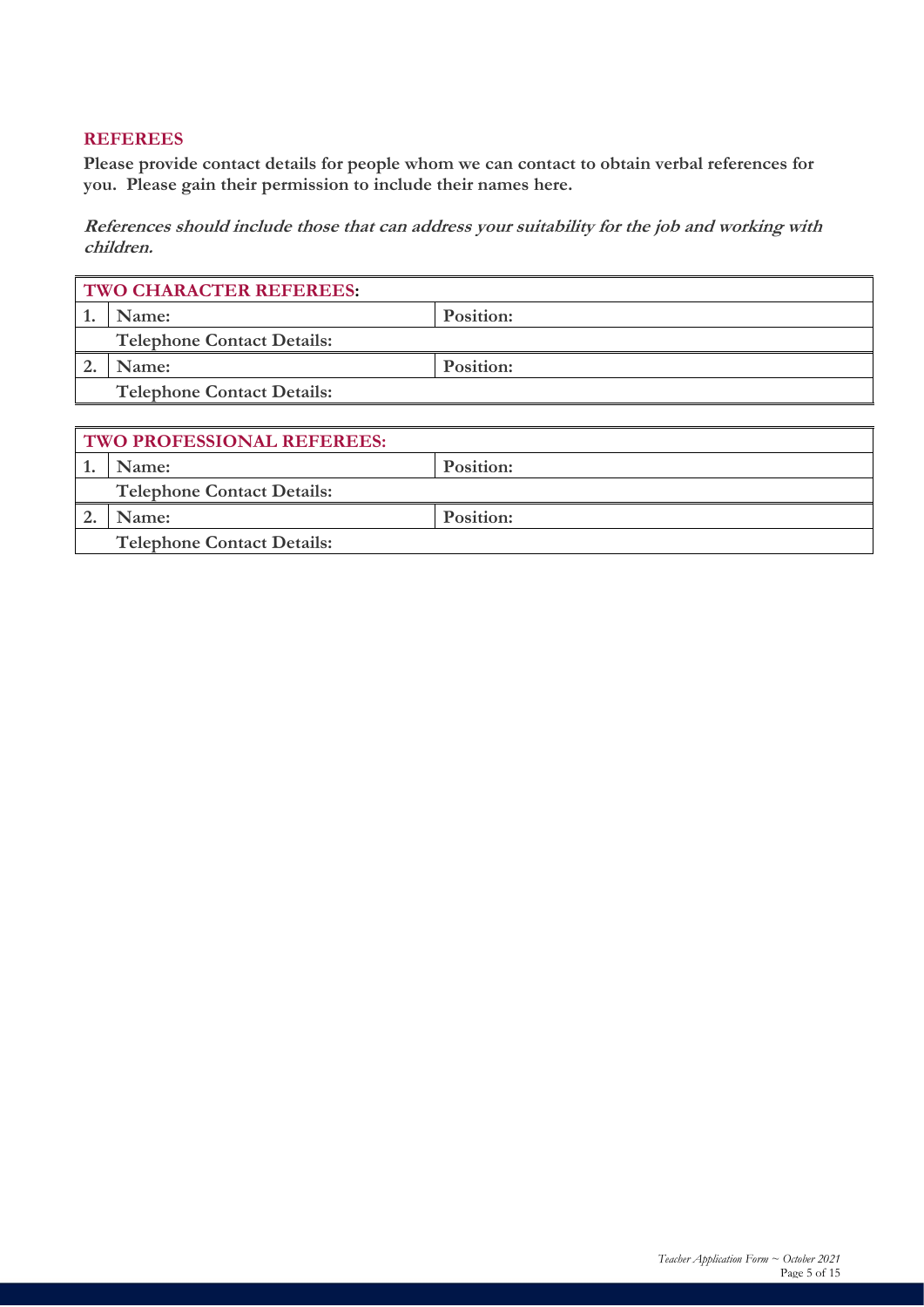#### **YOUR BELIEFS & IDEAS**

There are some areas where Christians differ in their beliefs. While the College does not demand uniformity in all these areas, we are interested in what you believe because it has some impact on the way you are able to relate to the College Community. Please make a brief summary of your ideas and beliefs in the following areas:

| The authority and historical accuracy of the Bible: _____________________________                           |
|-------------------------------------------------------------------------------------------------------------|
|                                                                                                             |
|                                                                                                             |
|                                                                                                             |
| How does a Christian understanding of life and Biblical thinking relate to the way you do                   |
|                                                                                                             |
| How does a Christian understanding of life and Biblical thinking relate to the content of<br>your teaching? |
|                                                                                                             |
| How does a teacher effectively control a classroom? How do you balance justice and<br>mercy?                |
|                                                                                                             |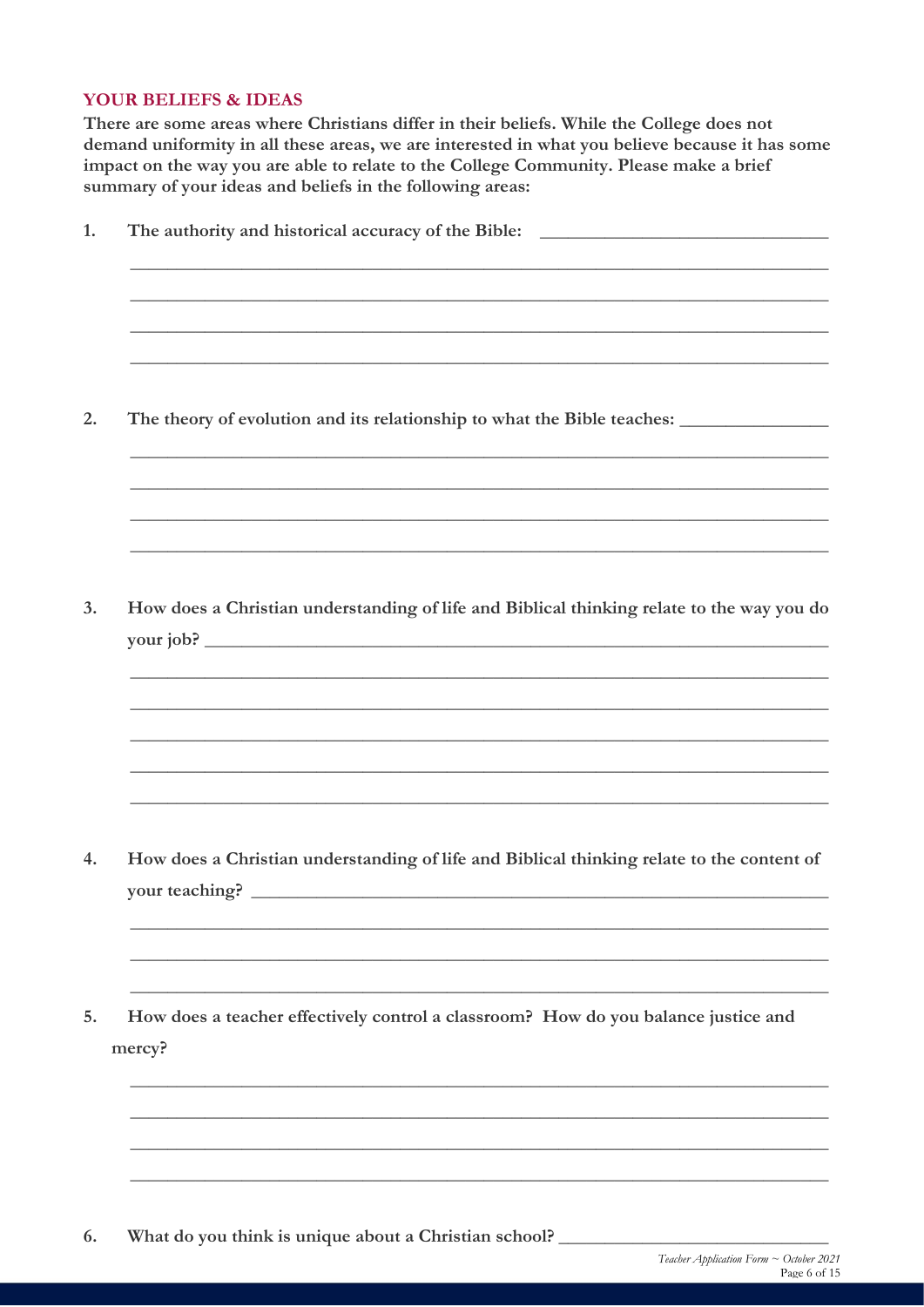Why do you want to work in a Christian school? \_\_\_\_\_\_\_\_\_\_\_\_\_\_\_\_\_\_\_\_\_\_\_\_\_\_\_\_\_\_\_\_\_\_ 7.

Outline how the position you are applying for impacts the MISSION of the College. 8.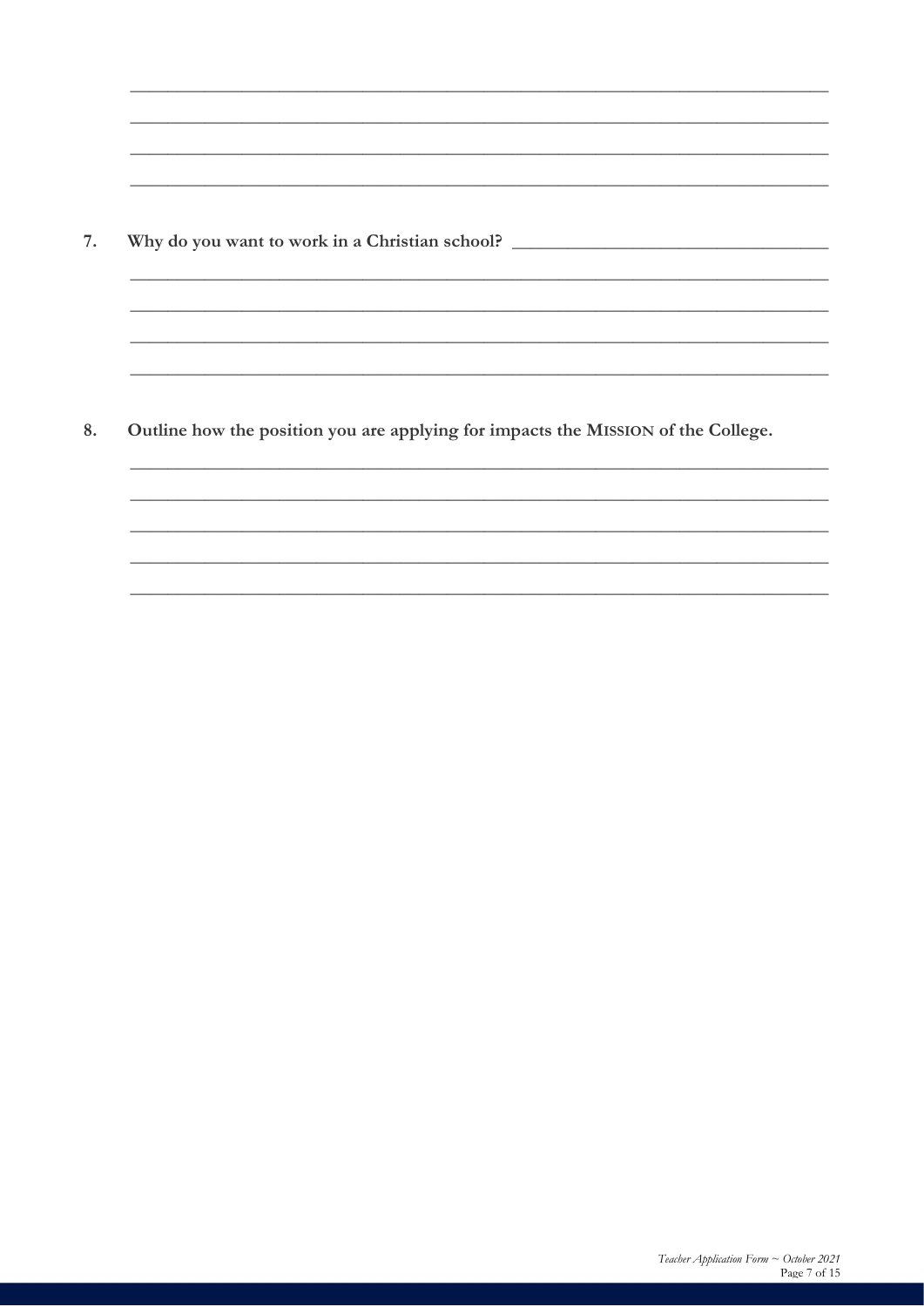#### **CHILD SAFETY**

*St Andrews Christian College has a commitment to child safety, and has zero tolerance for child abuse. Every person working within the St Andrews Christian College community is responsible for the care and protection of students and reporting information about child abuse.*

**1. What is your understanding of child safety and Child Protection legislation as it applies to school operation and teaching?**

**\_\_\_\_\_\_\_\_\_\_\_\_\_\_\_\_\_\_\_\_\_\_\_\_\_\_\_\_\_\_\_\_\_\_\_\_\_\_\_\_\_\_\_\_\_\_\_\_\_\_\_\_\_\_\_\_\_\_\_\_\_\_\_\_\_\_\_\_\_\_\_\_\_\_\_**

**\_\_\_\_\_\_\_\_\_\_\_\_\_\_\_\_\_\_\_\_\_\_\_\_\_\_\_\_\_\_\_\_\_\_\_\_\_\_\_\_\_\_\_\_\_\_\_\_\_\_\_\_\_\_\_\_\_\_\_\_\_\_\_\_\_\_\_\_\_\_\_\_\_\_\_**

**\_\_\_\_\_\_\_\_\_\_\_\_\_\_\_\_\_\_\_\_\_\_\_\_\_\_\_\_\_\_\_\_\_\_\_\_\_\_\_\_\_\_\_\_\_\_\_\_\_\_\_\_\_\_\_\_\_\_\_\_\_\_\_\_\_\_\_\_\_\_\_\_\_\_\_**

**\_\_\_\_\_\_\_\_\_\_\_\_\_\_\_\_\_\_\_\_\_\_\_\_\_\_\_\_\_\_\_\_\_\_\_\_\_\_\_\_\_\_\_\_\_\_\_\_\_\_\_\_\_\_\_\_\_\_\_\_\_\_\_\_\_\_\_\_\_\_\_\_\_\_\_**

**\_\_\_\_\_\_\_\_\_\_\_\_\_\_\_\_\_\_\_\_\_\_\_\_\_\_\_\_\_\_\_\_\_\_\_\_\_\_\_\_\_\_\_\_\_\_\_\_\_\_\_\_\_\_\_\_\_\_\_\_\_\_\_\_\_\_\_\_\_\_\_\_\_\_\_**

**\_\_\_\_\_\_\_\_\_\_\_\_\_\_\_\_\_\_\_\_\_\_\_\_\_\_\_\_\_\_\_\_\_\_\_\_\_\_\_\_\_\_\_\_\_\_\_\_\_\_\_\_\_\_\_\_\_\_\_\_\_\_\_\_\_\_\_\_\_\_\_\_\_\_\_**

**\_\_\_\_\_\_\_\_\_\_\_\_\_\_\_\_\_\_\_\_\_\_\_\_\_\_\_\_\_\_\_\_\_\_\_\_\_\_\_\_\_\_\_\_\_\_\_\_\_\_\_\_\_\_\_\_\_\_\_\_\_\_\_\_\_\_\_\_\_\_\_\_\_\_\_**

**2. What is your understanding of the requirements, duties and responsibilities regarding child safety and mandatory reporting in relation to the position you are applying for?**

- **3. Have you read the College's Child Protection Policy, Code of Conduct and Reporting Procedures? [\(St Andrews Christian College -](https://standrews.vic.edu.au/wp-content/uploads/2015/06/Child-Protection-Policy-Code-of-Conduct-Procedures-v-6-11-11-20.pdf) Policies) Yes / No**
- **4. Have you read and signed the Child-safe Code of Conduct attached to this Application Form?**

**Yes / No**

- **5. Are you aware of any factor that may emerge on your Working With Children / National Criminal History Record check, OR any other matter that you know about that my affect your employment here:**
	- **a. Have you ever been convicted of child abuse or neglect? Yes / No**
	- **b. Have any allegations involving misconduct or abuse of children ever been made against you? Yes / No**

*(If you have answered 'Yes' to either of these questions, please provide details in a separate statement.)*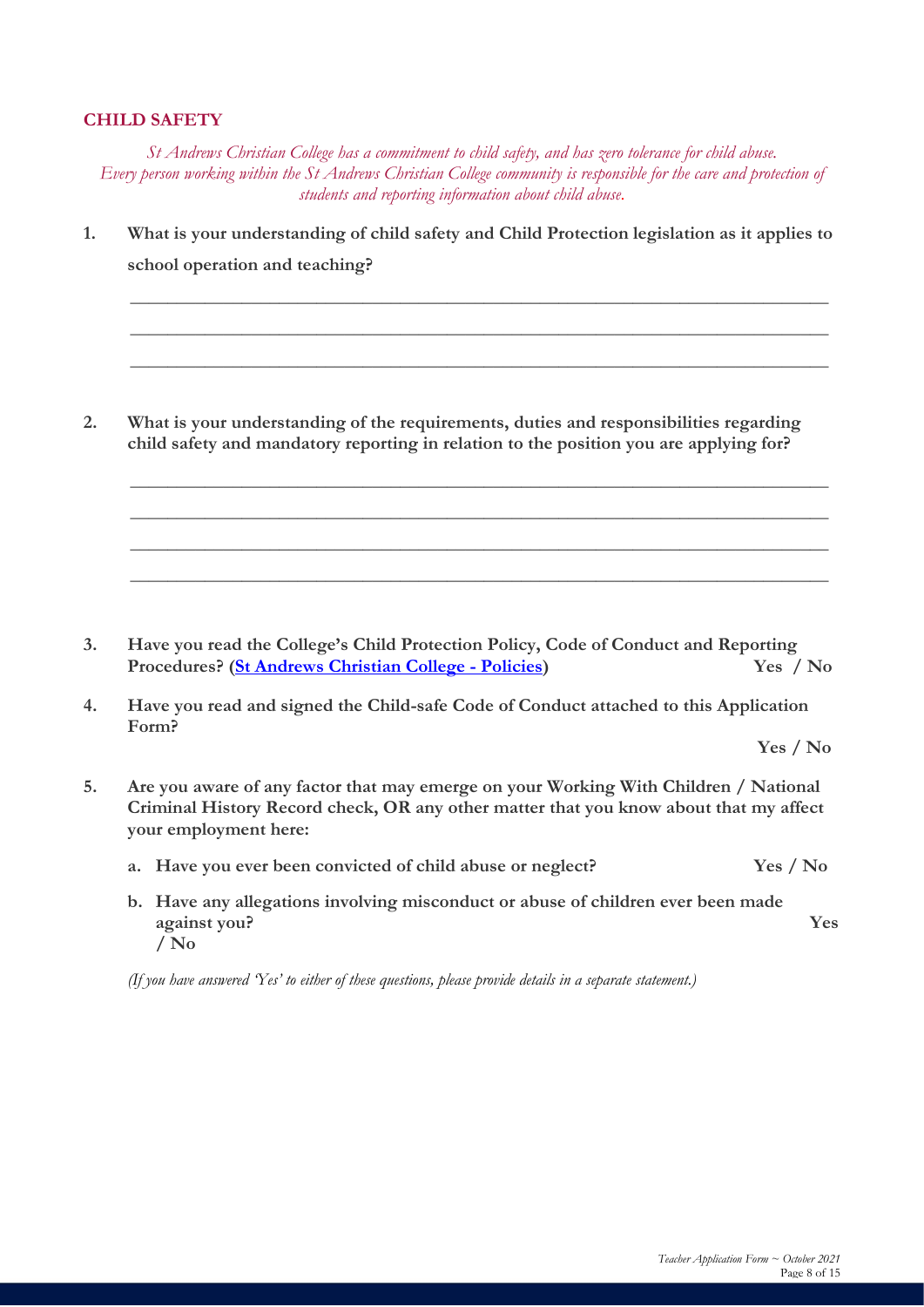**6. Please outline any prior conduct, including any disciplinary action taken against you by an employer, any finding of improper or unprofessional conduct by you by any court or tribunal of any kind, and / or any investigations you have been subject to by an employer, law enforcement agency, any integrity body, or similar in Australia or in another country:**

**\_\_\_\_\_\_\_\_\_\_\_\_\_\_\_\_\_\_\_\_\_\_\_\_\_\_\_\_\_\_\_\_\_\_\_\_\_\_\_\_\_\_\_\_\_\_\_\_\_\_\_\_\_\_\_\_\_\_\_\_\_\_\_\_\_\_\_\_\_\_\_\_\_\_\_**

**\_\_\_\_\_\_\_\_\_\_\_\_\_\_\_\_\_\_\_\_\_\_\_\_\_\_\_\_\_\_\_\_\_\_\_\_\_\_\_\_\_\_\_\_\_\_\_\_\_\_\_\_\_\_\_\_\_\_\_\_\_\_\_\_\_\_\_\_\_\_\_\_\_\_\_**

**\_\_\_\_\_\_\_\_\_\_\_\_\_\_\_\_\_\_\_\_\_\_\_\_\_\_\_\_\_\_\_\_\_\_\_\_\_\_\_\_\_\_\_\_\_\_\_\_\_\_\_\_\_\_\_\_\_\_\_\_\_\_\_\_\_\_\_\_\_\_\_\_\_\_\_**

**\_\_\_\_\_\_\_\_\_\_\_\_\_\_\_\_\_\_\_\_\_\_\_\_\_\_\_\_\_\_\_\_\_\_\_\_\_\_\_\_\_\_\_\_\_\_\_\_\_\_\_\_\_\_\_\_\_\_\_\_\_\_\_\_\_\_\_\_\_\_\_\_\_\_\_**

#### *Declaration:*

I declare that I have read and understood the above questions in this form. I have answered all questions truthfully and completely to the best of my knowledge. Should it be found that any answer given in this Application Form is untrue or incomplete, I understand that this may be grounds for this Application process to cease, or my employment to be terminated and my teaching registration reviewed.

| Signed: |                              |  |
|---------|------------------------------|--|
| Date:   | $\frac{1}{2}$ $\frac{1}{20}$ |  |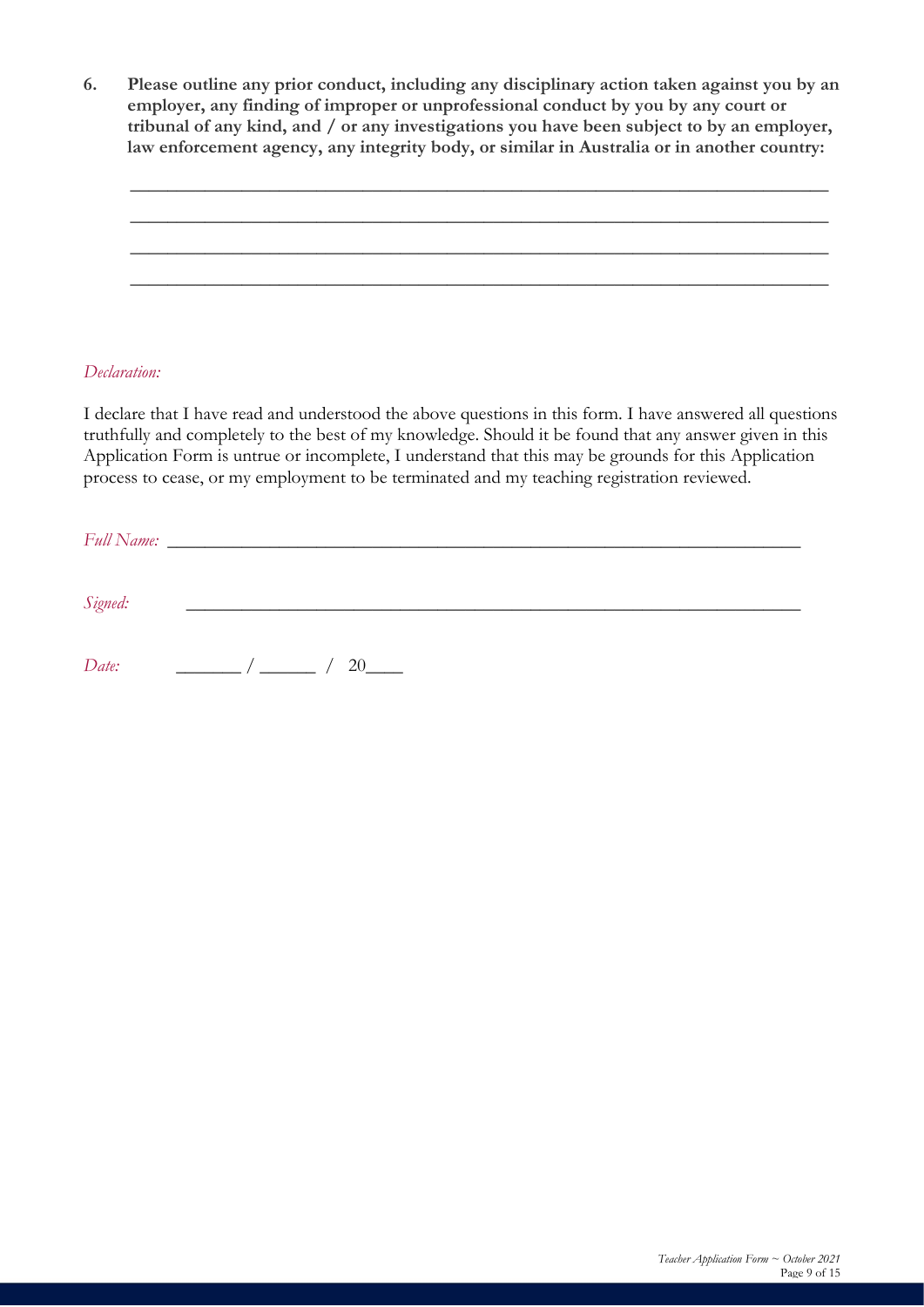

# *Statement of Belief*

If you are contemplating employment with St Andrews Christian College, please be aware that the organisation is set up in the context of the following beliefs. We request that you sign below to indicate that your own beliefs are not in conflict with any of these belief statements.

- 1. The unity of the Father, the Son and the Holy Spirit in the Godhead.
- 2. The sovereignty of God in creation, revelation, redemption and final judgement.
- 3. The divine inspiration and infallibility of Holy Scripture as originally given, and its supreme authority in all matters of faith and conduct. In accepting the authority of the Holy Scripture, and secondly, the authority of the Westminster Confession of Faith (24.1) we believe that marriage, and therefore sexual intimacy, is to be between one man and one women (See e.g. Gen 2:24; Ex 20:14; Matt 19:5, 6). As such, we live by the principle that sex should occur only within a monogamous marriage, with abstinence from pre-marital sex, extra marital sex, de-facto 'marriage' and homosexual relationships.
- 4. The two distinct, complementary genders (sexes) of male and female together reflect the image and nature of God (Genesis 1:26-27). The Bible ties gender identity to biological sex (Genesis 1:27; Genesis 2:22-24) and does not make a distinction between the two. God's intended best for humankind is that we live our lives in accordance with our biological sex. According to Scripture, our gender identity is to align with our biological sex, as designed by God. The determination of biological sex commences in the womb and is recognised at birth (Genesis 1:27; Genesis 5:1-2; Psalm 139:13-14; Mark 10:6). We therefore acknowledge the biological sex of a person as recognised at birth and require practices consistent with that sex.
- 5. The universal sinfulness and guilt of human nature since the fall, rendering man subject to God's wrath and condemnation.
- 6. The full deity of the Lord Jesus Christ, the incarnate Son of God; his virgin birth and his real and sinless humanity; his death on the cross, his bodily resurrection and his present reign in heaven and earth.
- 7. Redemption from the guilt, penalty and power of sin only through the sacrificial death once and for all time of our representative and substitute, Jesus Christ, the only mediator between God and man.
- 8. Justification as God's act of undeserved mercy, in which the sinner is pardoned all his sins, and accepted as righteous in God's sight, only because of the righteousness of Christ imputed to him, this justification being received by faith alone.
- 9. The need for the Holy Spirit to make the work of Christ effective to the individual sinner, granting him repentance toward God and faith in Jesus Christ.
- 10. The indwelling of the Holy Spirit in all those thus regenerated, producing in them an increasing likeness to Christ in character and behaviour, and empowering them for their witness in the world.
- 11. The only holy universal Church, which is the Body of Christ, and to which all true believers belong.
- 12. The future personal return of the Lord Jesus Christ, who will judge all men, executing God's just condemnation on the impenitent and receiving the redeemed to eternal glory.

#### **Applicant's statement re these beliefs:**

#### **I have read these belief statements and declare that my own beliefs are not in conflict with them.**

Signature:

**Print Name:** \_\_\_\_\_\_\_\_\_\_\_\_\_\_\_\_\_\_\_\_\_\_\_\_\_\_\_\_\_\_\_\_\_\_\_\_\_\_\_\_\_\_\_\_\_\_\_\_\_\_\_\_\_ **Date:** \_\_\_\_/\_\_\_\_\_/\_\_\_\_\_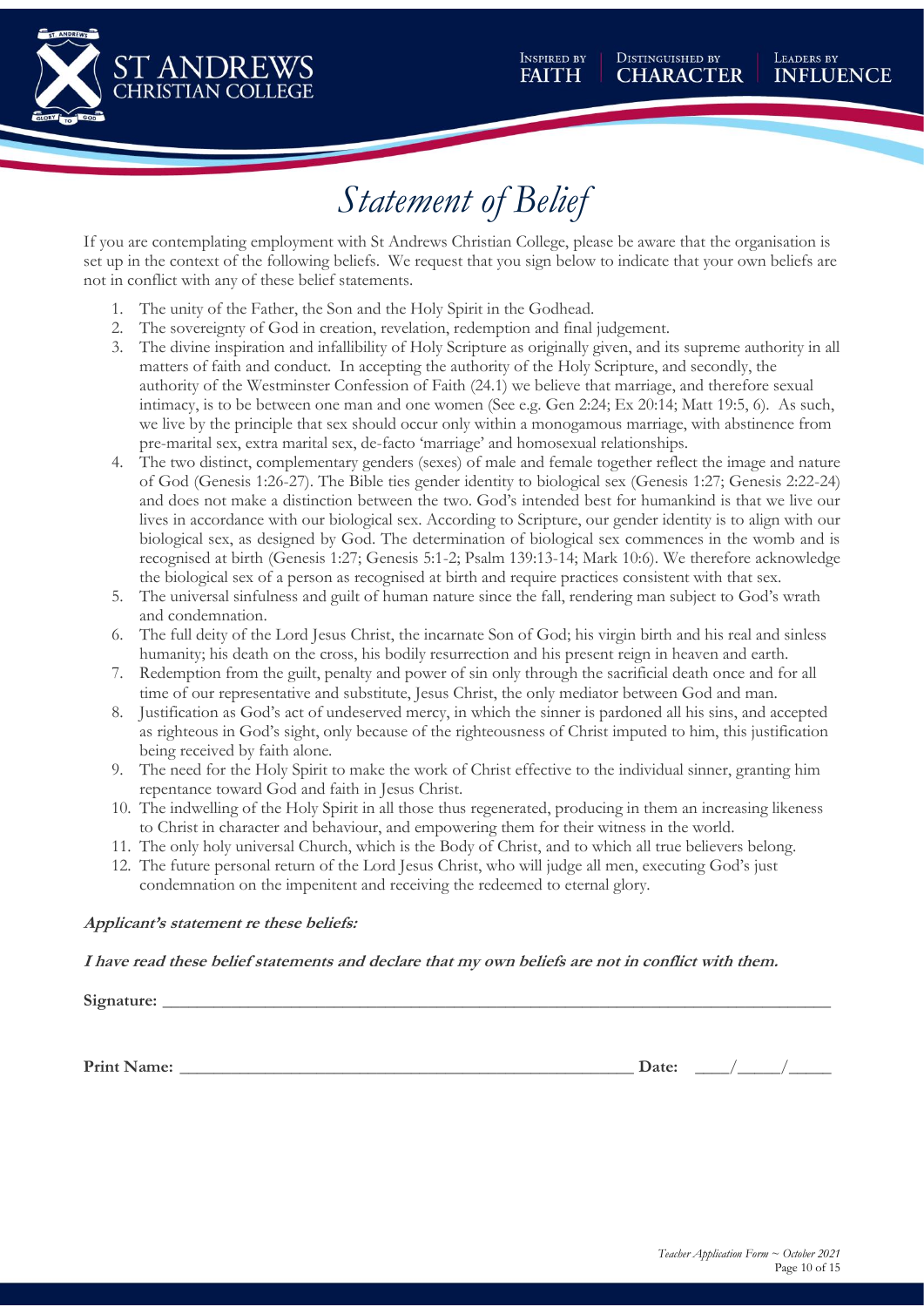**INSPIRED BY** 

**Communistion** expressing the love of Christ in word and action leads us to the view that all people should be **ible to live, work and learn in an environment that is free from abuse of any kind. We will not tolerate abusive** behavior towards children. Any and all allegations or disclosures of abuse will be investigated, and reported, if it can reasonable believed that a child has been, is or may be abused or at risk of abuse.

Our commitment is to cultivate an environment and culture where a diversity of people, regardless of age, gender, race and culture can thrive and grow holistically. That is, we are committed to St Andrews Christian College being a safe place for all people, with a special focus on the safety and wellbeing of children. We recognise the specific needs of children from diverse cultural or language backgrounds, including Aboriginal or Torres Strait Islanders, and children with disabilities.

#### *Our Aims*

*Our Commitment*

**ST ANI** 

DR EWS

This Code of Conduct aims to detail the standards of conduct expected by staff (paid and voluntary) in the performance of their duties in working with children and to provide guidance in areas where there is a need to make personal and ethical decisions. Staff must be fully aware of the College's Child Protection Policy and the related Procedures for the management of risk and for reporting abuse. This Code applies in all school-authorised situations and activities, on and off campus, and in the use of digital platforms and social media.

The Code of Conduct recognises and is aligned with all statutory and compliance requirements enshrined in State and Federal law. The College is committed to operating in accordance with the law in all its operations.

### *The Code of Conduct*

I, \_\_\_\_\_\_\_\_\_\_\_\_\_\_\_\_\_\_\_\_\_\_, accept that I have a duty of care to all students in the College and more generally, to all children. This includes avoiding any form of action or speech that may harm, hinder, offend or abuse a child, and actively seeking to practicing the highest standards of conduct in all my interactions. Therefore, I will:

- $\triangleright$  contact the police if a child is at immediate risk of abuse (telephone '000');
- ➢ adhere to the Child Protection Policy and Procedure and uphold the College's commitment to child safety at all times;
- $\triangleright$  take all reasonable steps to protect children from abuse, recognising my duty of care;
- ➢ conduct myself in a way that honours God, maintains the reputation and standing of St Andrews Christian College and provides a positive role model to children and young people;
- ➢ work towards the achievement of the aims and purposes of the College;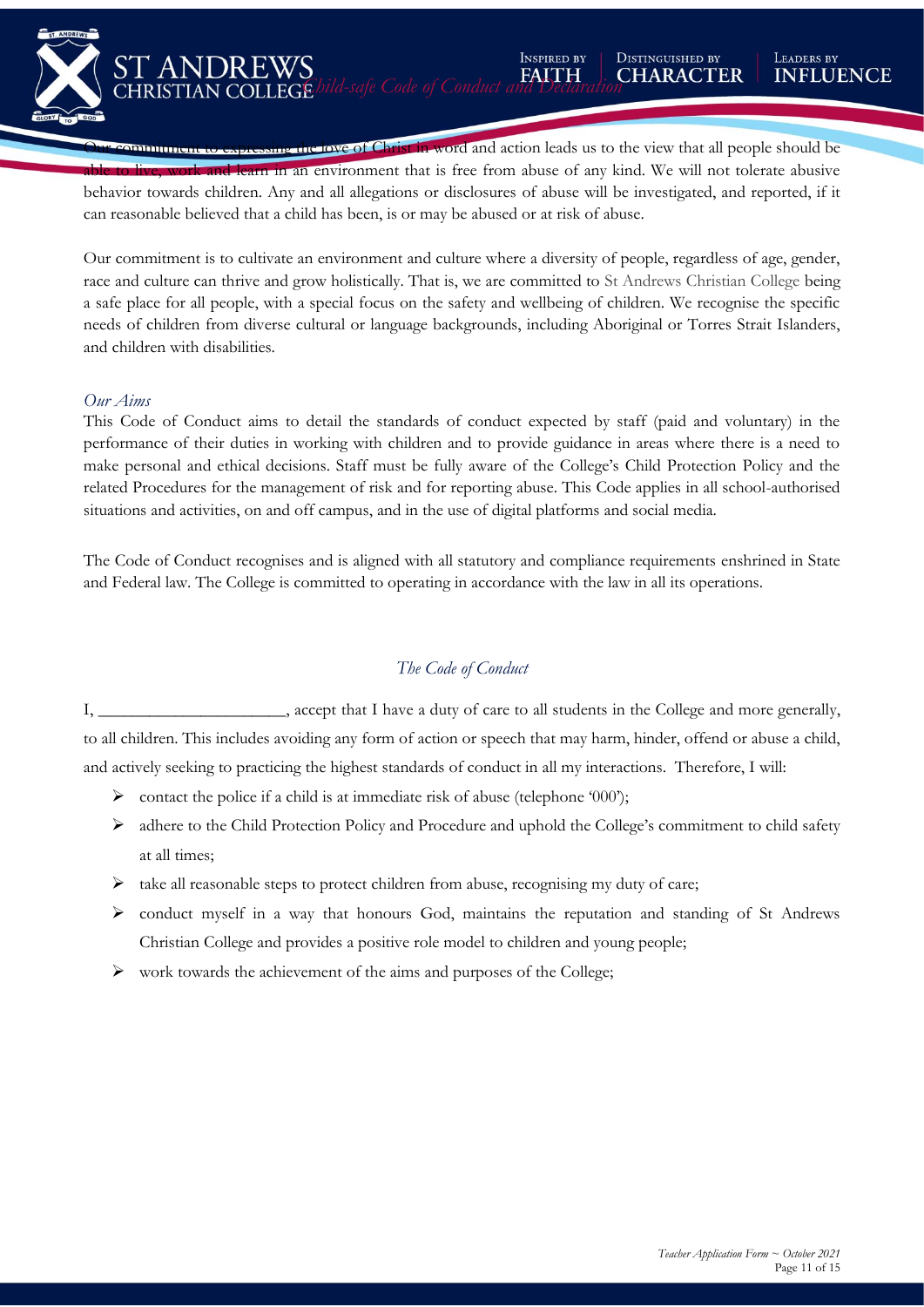- $\triangleright$  be responsible for planning, risk-assessment and safe delivery of programs and activities in my area of responsibility;
- $\triangleright$  establish and maintain a child-safe environment in the classroom and in the area where activities may take place;
- ➢ be fair, considerate and honest with others;
- ➢ treat children and young people with respect. I will value their ideas, opinions and consider their age, background and abilities;
- ➢ promote the cultural safety, participation and empowerment of Aboriginal and Torres Strait Island children (for example, by never questioning an Aboriginal and Torres Strait Island child's selfidentification);
- ➢ promote the safety, participation and empowerment of children with culturally and/or linguistically diverse backgrounds (for example, by having a zero tolerance of discrimination);
- ➢ promote the safety, participation and empowerment of children with a disability;
- ➢ listen and respond to the views and concerns of children, particularly if they tell me that they or another child has been abused or that they are worried about their safety or the safety of another child;
- $\triangleright$  ensure (as far as practicable) that I or others with whom I work are not alone with a child, or, at least, observable by another adult if they are alone.
- ➢ raise concerns about suspected abuse with the Child Protection Officer or a College leader as soon as I have a concern or a reasonable belief regarding abuse;
- $\triangleright$  comply with all reporting obligations as they relate to reporting under legislation;
- ➢ record and act upon all allegations or suspicions of abuse, discrimination or harassment;
- ➢ ensure that, if an allegation of child abuse is made, I take immediate steps to establish the ongoing safety of the child or children;
- $\triangleright$  be professional, consistent and responsible in all my actions, including being punctual and prepared;
- ➢ maintain strict impartiality;
- ➢ respect confidentiality when sharing information about children in accordance with the Child Protection Policy and Procedures and your reporting obligations;

#### **In full awareness of my responsibility to protect and care for children, I will not:**

- ➢ ignore or disregard any suspected or disclosed child abuse;
- ➢ put a child at risk of abuse through negligence or lack of awareness;
- ➢ speak to a child in a way that is or could be construed by any observer as harsh, threatening, intimidating, shaming, derogatory, demeaning, or humiliating. Some examples are:
	- o swearing or using inappropriate language in the presence of a child;
	- o yelling at a child, except in an emergency situation where the child's safety may be in danger;
	- o dealing with a child in anger; and
	- o using hurtful sarcasm.
- ➢ discuss sexual activities with a child, unless it is a specific job requirement and I am authorised, trained or qualified to discuss these matters as part of a learning program;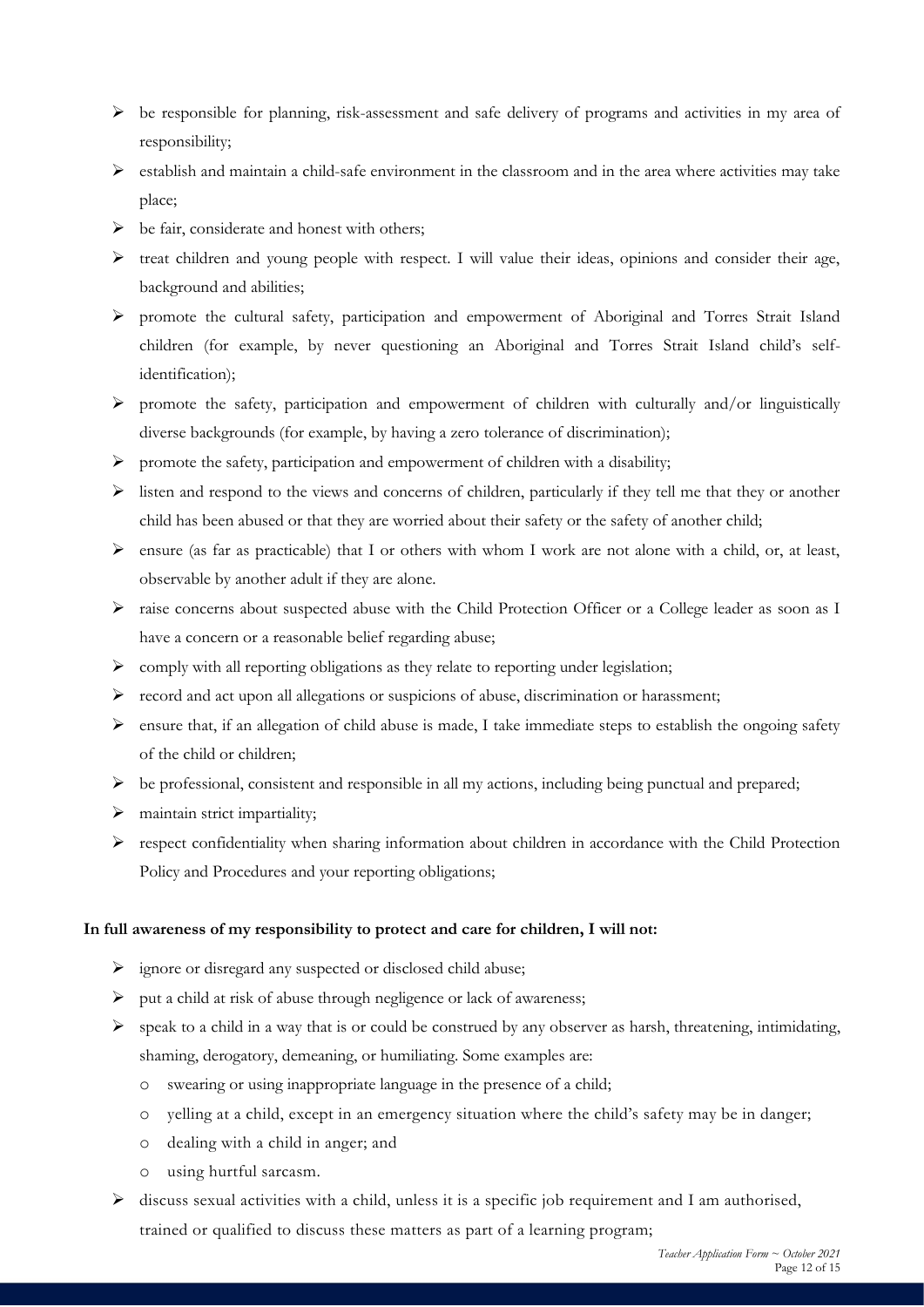- ➢ have any *non-work-related* online contact with a child for personal reasons (including by social media, email, instant messaging etc.) or their family (unless necessary and approved by the College and the child's parents/guardians);
- $\triangleright$  exchange personal contact details such as phone number, social networking sites or email addresses with a child (unless necessary and approved by the College and the child's parents/guardians as the agreed form of communication);
- $\triangleright$  have private contact with a child outside of the College without the consent of College leadership;
- ➢ use, possess, or be under the influence of alcohol while in the presence of or while supervising a child
- ➢ use, possess, or be under the influence of illegal drugs while in the presence of or while supervising a child;
- ➢ provide or allow a child to consume alcohol;
- ➢ provide or allow a child to consume illegal drugs;
- ➢ initiate unnecessary physical contact with a child or young person, or do things of a personal nature for them that they can do for themselves;
- ➢ engage in rough physical games, hold, massage, kiss, cuddle or touch a child in an inappropriate and or/culturally insensitive way;
- $\triangleright$  engage in any sexual contact with a child for any purpose;
- ➢ take a child to your home or encourage meetings outside program activities
- $\triangleright$  be naked in the presence of a child;
- ➢ possess sexually explicit printed materials (magazines, cards, videos, films, clothing, etc.) in the presence of children;
- $\triangleright$  sleep in the same bed, sleeping bag, room or tent with a single child;
- ➢ discriminate against any child, on the basis of age, gender, race, culture, sexuality, or disability;
- $\triangleright$  engage in any activity with a child that is likely to emotionally harm them (e.g. watch a movie that is inappropriate in terms of the child's age or content or subject matter);
- ➢ be alone with a child unnecessarily and for more than a very short time, unless you are observable by another adult or it is unavoidable; I will always inform a colleague if one-on-one contact is necessary.
- $\triangleright$  develop a 'special' relationship with a specific child to gratify my needs;
- $\triangleright$  show favouritism through the provision of gifts or inappropriate attention;
- ➢ photograph or video a child without the consent of the child and his/her parents or guardians;
- ➢ do anything in contravention of the College's policies, procedures or this Code.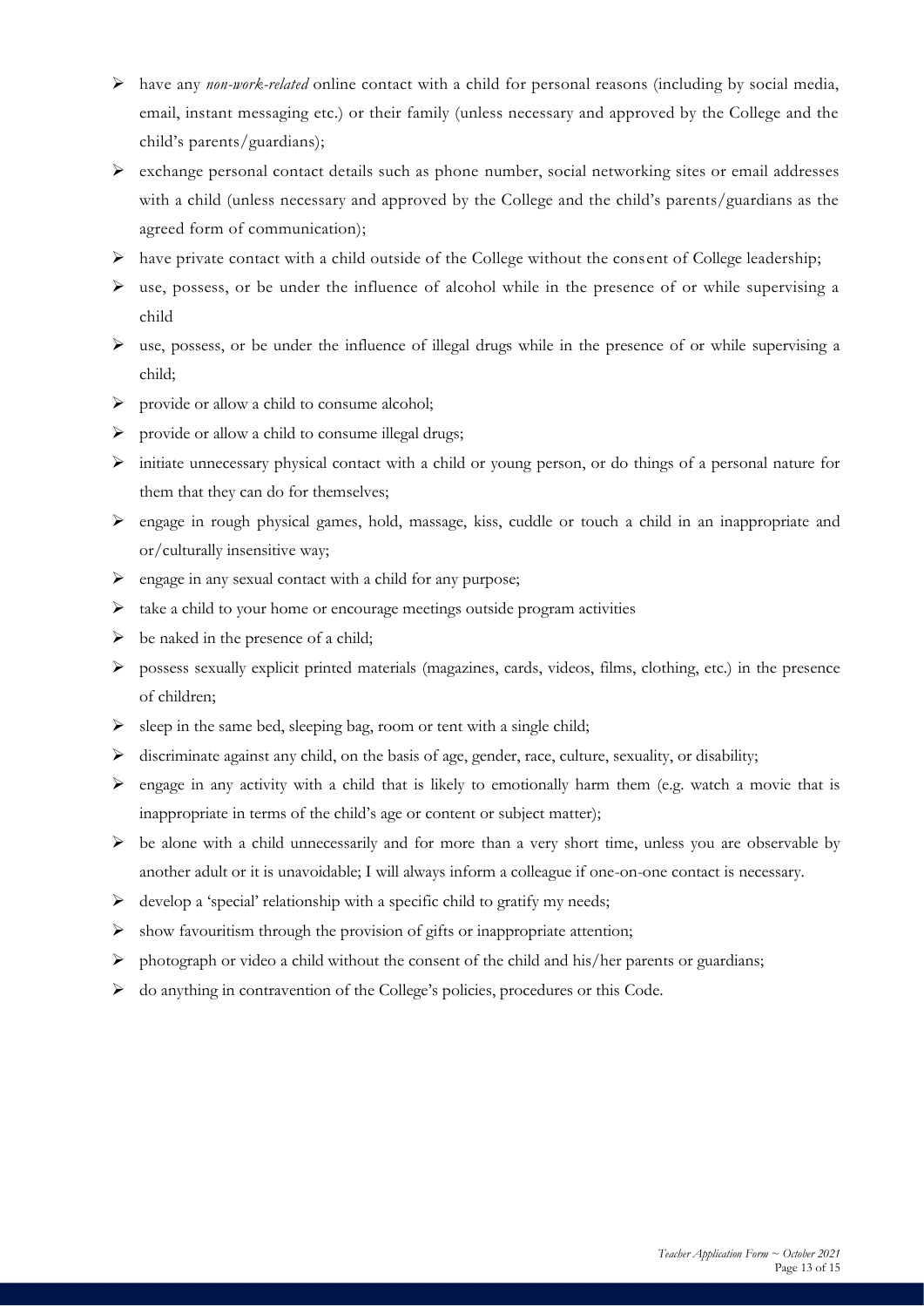# *Declaration*

I, have read the Code of Conduct and the Child Protection Policy and Procedures that express the intent of St Andrew's Christian College to protect and nurture children and other vulnerable people.

I am aware of my duty of care towards students in the College. I know how to report child abuse if I have come to a reasonable belief that such abuse did, is or could happen to a child. I will act as a Mandatory Reporter in good faith, even if this means I will report a colleague or acquaintance.

I agree to comply with these rules and expectations. I understand that if I breach the Code of Conduct or commit an act of serious misconduct or break the law, this may lead to my:

- ➢ suspension from duties during investigation of allegations against me;
- ➢ termination of employment without notice or payment in lieu (summary or instant dismissal);
- $\triangleright$  being reported to the police and charged with a criminal offence.

Signed: \_\_\_\_\_\_\_\_\_\_\_\_\_\_\_\_\_\_\_\_\_\_\_\_\_\_\_\_\_\_\_\_\_\_\_\_\_ Date: \_\_\_\_ / \_\_\_\_ / 20\_\_\_

Signed:  $\Box$  Date:  $\Box$  / 20

Authorised officer of the College